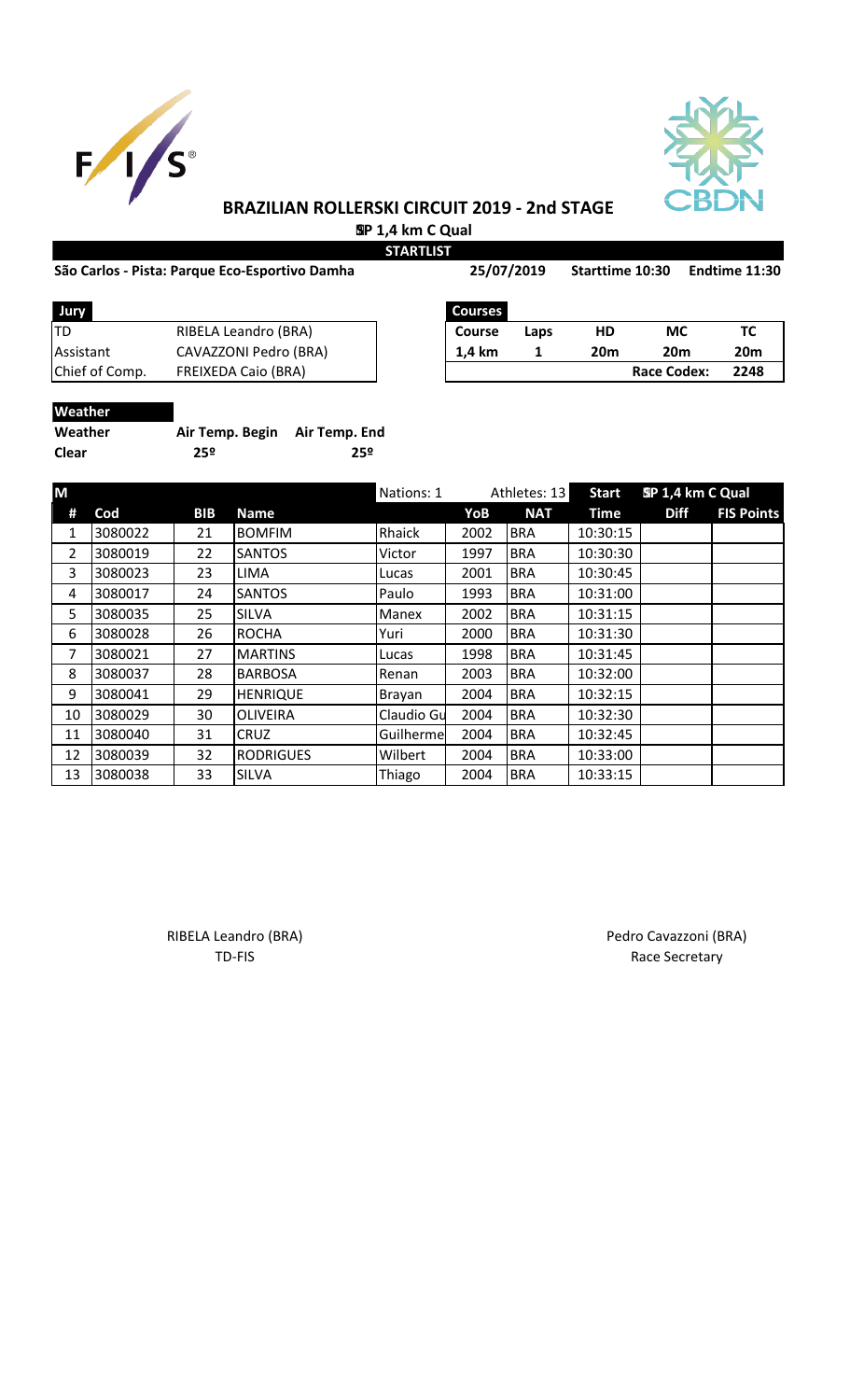



# **BRAZILIAN ROLLERSKI CIRCUIT 2019 - 2nd STAGE SP 1,4 km C Qual**

**RESULT LIST**

## São Carlos - Pista: Parque Eco-Esportivo Damha **Sandia 25/07/2019** Starttime 10:30 Endtime 11:30

| São Carlos - Pista: Parque Eco-Esportivo Damha |                            | 25/07/2019     |      | Starttime 10:30 |                    | Endtime 11:30 |
|------------------------------------------------|----------------------------|----------------|------|-----------------|--------------------|---------------|
| <b>Jury</b>                                    |                            | <b>Courses</b> |      |                 |                    |               |
| TD                                             | RIBELA Leandro (BRA)       | <b>Course</b>  | Laps | HD              | <b>MC</b>          | тс            |
| Assistant                                      | CAVAZZONI Pedro (BRA)      | 1.4 km         |      | <b>20m</b>      | 20 <sub>m</sub>    | <b>20m</b>    |
| Chief of Comp.                                 | <b>FREIXEDA Caio (BRA)</b> |                |      |                 | <b>Race Codex:</b> | 2248          |
|                                                |                            |                |      |                 |                    |               |

| <b>JULY</b>    |                            |
|----------------|----------------------------|
| ITD            | RIBELA Leandro (BRA)       |
| Assistant      | CAVAZZONI Pedro (BRA)      |
| Chief of Comp. | <b>FREIXEDA Caio (BRA)</b> |
|                |                            |

# **Weather**

| Weather | Air Temp. Begin Air Temp. End |     |
|---------|-------------------------------|-----|
| Clear   | 25º                           | 25º |

| #### |         |            |                  | Nations: 1      |      | Athletes: 13 |             | SP 1,4 km C Qual |                   |
|------|---------|------------|------------------|-----------------|------|--------------|-------------|------------------|-------------------|
| #    | Cod     | <b>BIB</b> | Name             |                 | YoB  | <b>NAT</b>   | Time        | <b>Diff</b>      | <b>FIS Points</b> |
| 1    | 3080019 | 22         | <b>SANTOS</b>    | Victor          | 1997 | <b>BRA</b>   | 00:03:19,65 |                  | 223,27            |
| 2    | 3080023 | 23         | <b>LIMA</b>      | Lucas           | 2001 | <b>BRA</b>   | 00:03:27,30 | 00:00:07,65      | 269,25            |
| 3    | 3080021 | 27         | <b>MARTINS</b>   | Lucas           | 1998 | <b>BRA</b>   | 00:03:28,43 | 00:00:08,78      | 276,04            |
| 4    | 3080022 | 21         | <b>BOMFIM</b>    | Rhaick          | 2002 | <b>BRA</b>   | 00:03:30,37 | 00:00:10,72      | 287,70            |
| 5.   | 3080028 | 26         | <b>ROCHA</b>     | Yuri            | 2000 | <b>BRA</b>   | 00:03:31,49 | 00:00:11,84      | 294,43            |
| 6    | 3080035 | 25         | <b>SILVA</b>     | Manex           | 2002 | <b>BRA</b>   | 00:03:33,91 | 00:00:14,26      | 308,98            |
| 7    | 3080017 | 24         | <b>SANTOS</b>    | Paulo           | 1993 | <b>BRA</b>   | 00:03:35,95 | 00:00:16,30      | 321,24            |
| 8    | 3080029 | 30         | <b>OLIVEIRA</b>  | Claudio Gu 2004 |      | <b>BRA</b>   | 00:03:39,32 | 00:00:19,67      | 341,50            |
| 9    | 3080038 | 33         | <b>SILVA</b>     | Thiago          | 2004 | <b>BRA</b>   | 00:03:45,02 | 00:00:25,37      | 375,76            |
| 10   | 3080041 | 29         | <b>HENRIQUE</b>  | Brayan          | 2004 | <b>BRA</b>   | 00:03:57,79 | 00:00:38,14      | 452,51            |
| 11   | 3080040 | 31         | <b>CRUZ</b>      | Guilherme 2004  |      | <b>BRA</b>   | 00:04:03,79 | 00:00:44,14      | 488,57            |
| 12   | 3080039 | 32         | <b>RODRIGUES</b> | Wilbert         | 2004 | <b>BRA</b>   | 00:04:09,08 | 00:00:49,43      | 520,37            |
| 13   | 3080037 | 28         | <b>BARBOSA</b>   | Renan           | 2003 | <b>BRA</b>   | 00:04:26,26 | 00:01:06,61      | 623,63            |

RIBELA Leandro (BRA) **Pedro Cavazzoni** (BRA) TD-FIS Race Secretary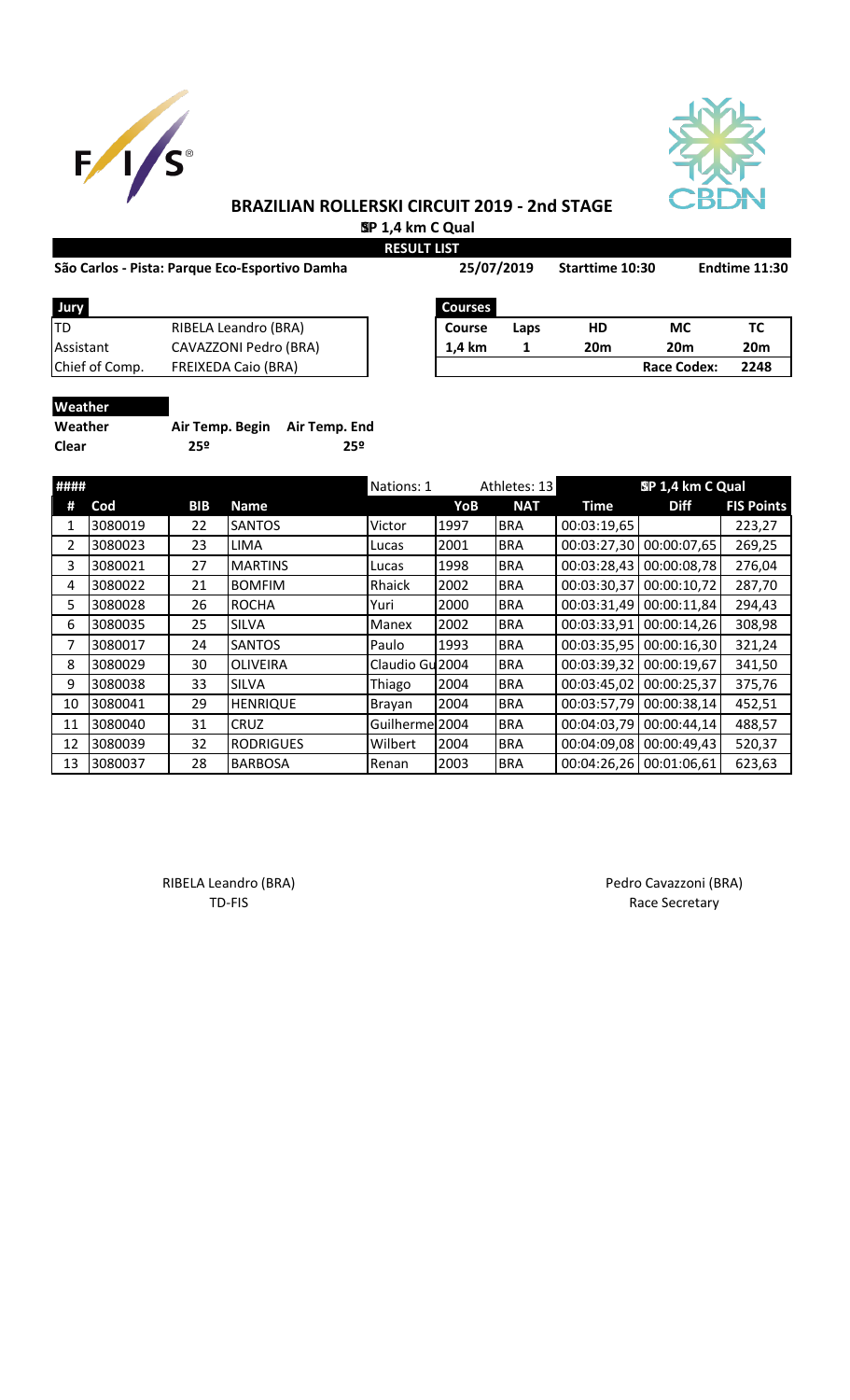## **BRAZILIAN ROLLERSKI CIRCUIT 2019 - 2nd STAGE**

#### **SP 1,4 km C Final**

|                                                | <b>START LIST</b> |                        |                      |
|------------------------------------------------|-------------------|------------------------|----------------------|
| São Carlos - Pista: Parque Eco-Esportivo Damha | 25/07/2019        | <b>Starttime 10:30</b> | <b>Endtime 11:30</b> |

|                 |     |                                 |      | <b>FINAL A</b>  |            |                   |      |
|-----------------|-----|---------------------------------|------|-----------------|------------|-------------------|------|
| <b>Heat #12</b> |     |                                 |      |                 |            |                   |      |
| <b>Pos</b>      | Bib | Name                            | Rank |                 |            |                   |      |
|                 |     | <b>SANTOS Victor</b>            |      |                 |            |                   |      |
|                 |     | <b>BOMFIM Rhaick</b>            |      |                 |            |                   |      |
|                 |     | <b>ROCHA Yuri</b>               |      |                 |            |                   |      |
| o               |     | <b>OLIVEIRA Claudio Gustavo</b> |      | <b>Heat #12</b> |            |                   |      |
| $\Omega$        |     | SILVA Thiago                    |      | <b>Pos</b>      | <b>Bib</b> | Name              | Rank |
| 12              | 12  | <b>RODRIGUES Wilbert</b>        |      |                 |            | <b>LIMA Lucas</b> |      |

| Heat #12 |     |                        |      |
|----------|-----|------------------------|------|
| Pos      | Bib | Name                   | Rank |
|          |     | <b>LIMA Lucas</b>      |      |
| 3        | ว   | <b>MARTINS Lucas</b>   |      |
| 6        | 6   | <b>SILVA Manex</b>     |      |
|          |     | <b>SANTOS Paulo</b>    |      |
| 10       | 10  | <b>HENRIQUE Brayan</b> |      |
| 11       |     | <b>CRUZ Guilherme</b>  |      |

# 2 5 ROCHA Yuri 3 1 SANTOS Victor 4 3 MARTINS Lucas 5 4 | BOMFIM Rhaick 6 8 | 8 | OLIVEIRA Claudio Gustavo

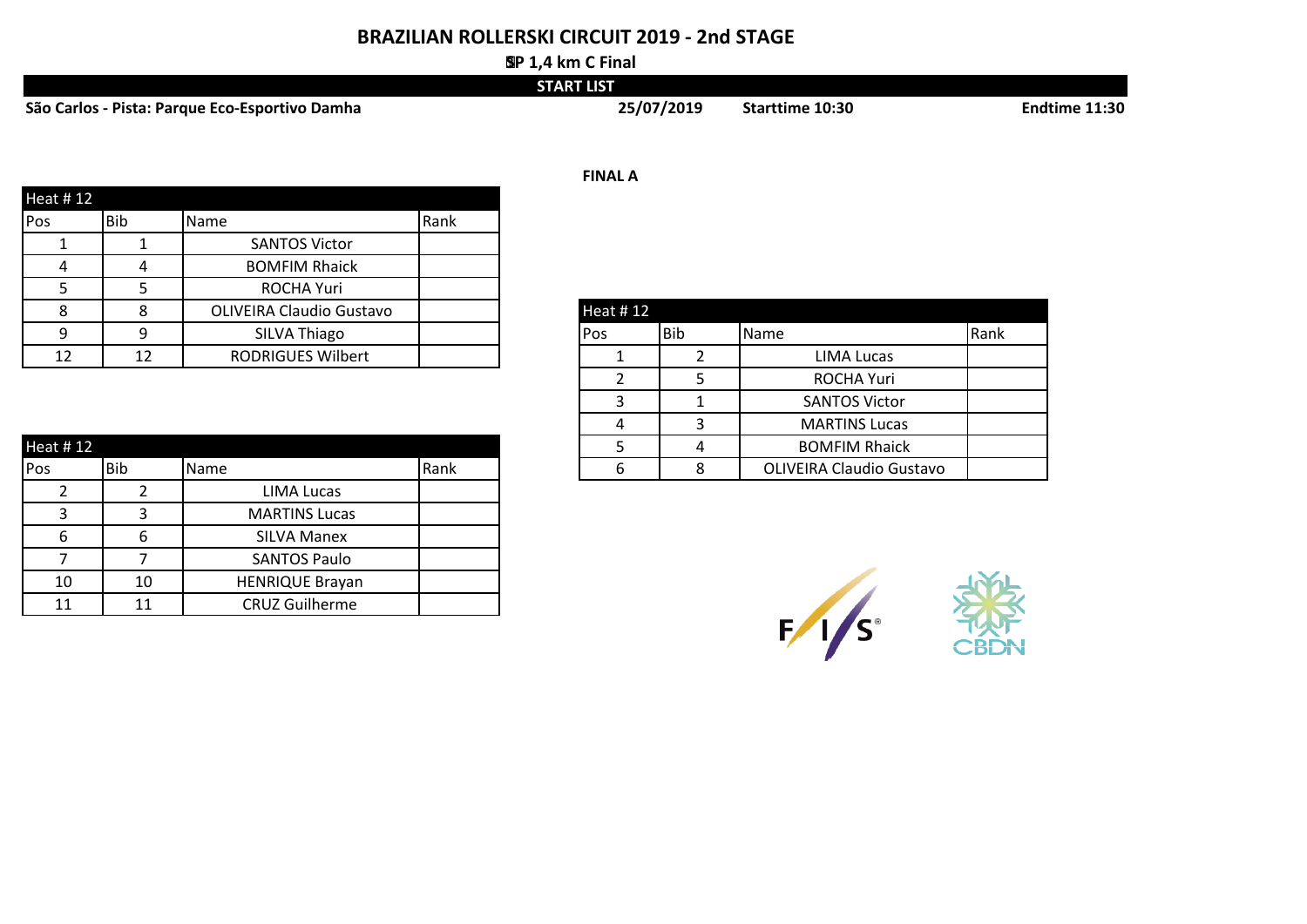## **BRAZILIAN ROLLERSKI CIRCUIT 2019 - 2nd STAGE**

#### **SP 1,4 km C Final**

|                                                | <b>START LIST</b> |                        |               |
|------------------------------------------------|-------------------|------------------------|---------------|
| São Carlos - Pista: Parque Eco-Esportivo Damha | 25/07/2019        | <b>Starttime 10:30</b> | Endtime 11:30 |

|          |     |                                 |      | <b>FINAL A</b> |
|----------|-----|---------------------------------|------|----------------|
| Heat #12 |     |                                 |      |                |
| Pos      | Bib | Name                            | Rank |                |
|          |     | <b>SANTOS Victor</b>            |      |                |
|          |     | <b>BOMFIM Rhaick</b>            |      |                |
|          | 5   | <b>ROCHA Yuri</b>               |      |                |
|          | 8   | <b>OLIVEIRA Claudio Gustavo</b> |      | Heat #12       |
| q        | 9   | SILVA Thiago                    |      | Pos            |
| 12       | 12  | <b>RODRIGUES Wilbert</b>        |      |                |

| Heat #12 |     |                        |      |
|----------|-----|------------------------|------|
| Pos      | Bib | Name                   | Rank |
|          |     | <b>LIMA Lucas</b>      |      |
| 3        | з   | <b>MARTINS Lucas</b>   |      |
| 6        |     | <b>SILVA Manex</b>     |      |
|          |     | <b>SANTOS Paulo</b>    |      |
| 10       | 10  | <b>HENRIQUE Brayan</b> |      |
| 11       |     | <b>CRUZ Guilherme</b>  |      |

# 9 | 9 | SILVA Thiago | 5 | Pos |Bib |Name | Rank 12 | 12 | RODRIGUES Wilbert | 6 | | 1 | 2 | LIMA Lucas | 2 2 5 ROCHA Yuri 3 3 1 1 SANTOS Victor 1 1 4 3 | MARTINS Lucas | 6 5 4 BOMFIM Rhaick 4 6 8 OLIVEIRA Claudio Gustavo 5